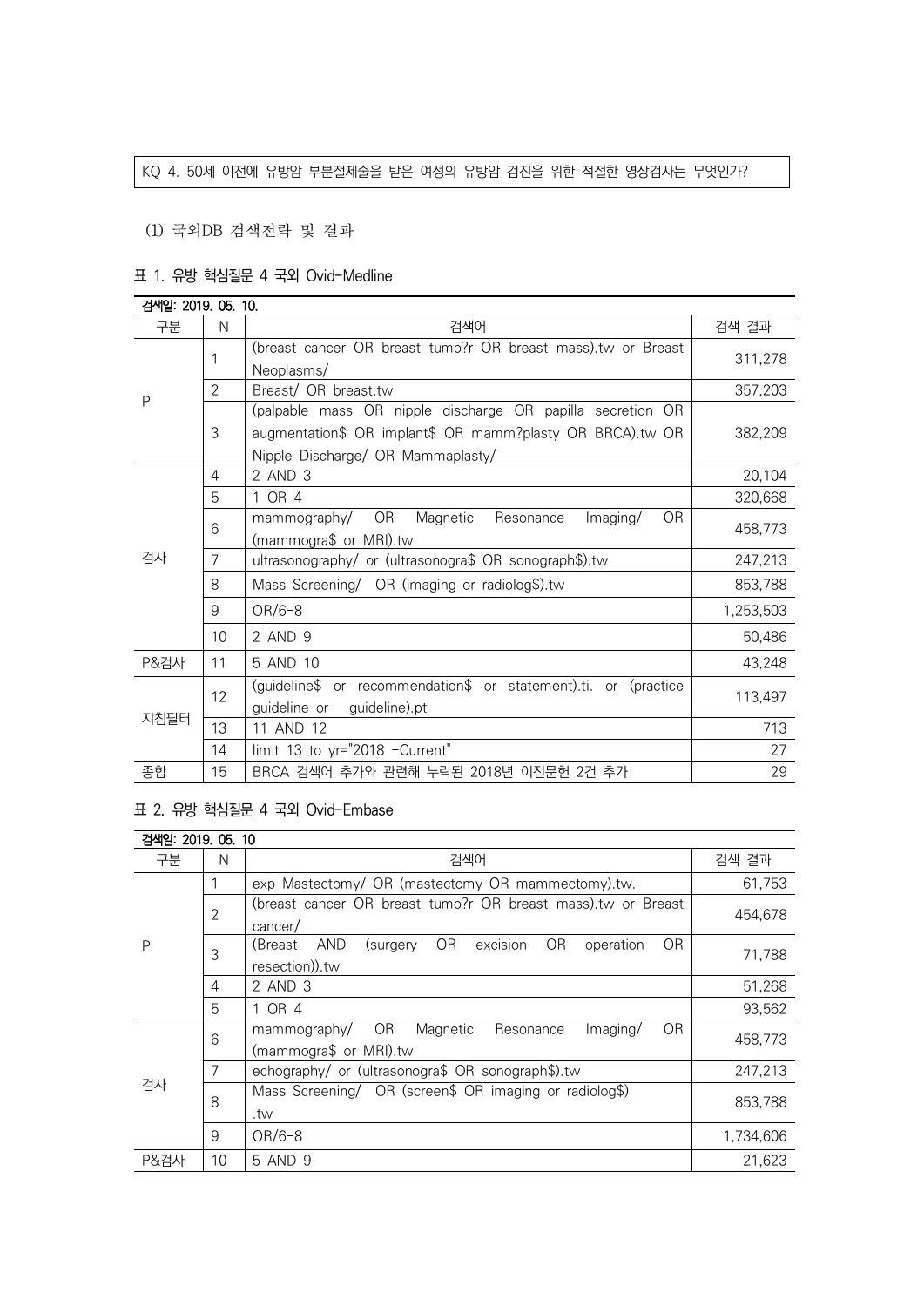| 검색일: 2019, 05, 10 |    |                                                                                                                                |         |  |
|-------------------|----|--------------------------------------------------------------------------------------------------------------------------------|---------|--|
| 구분                | Ν  | 검색어                                                                                                                            | 검색 결과   |  |
| 지침필터              |    | (guideline\$ or recommendation\$ or statement).ti. not (letter or<br>editorial or conference paper or conference abstract).pt. | 117.449 |  |
| 종합                | 12 | 10 AND 11                                                                                                                      | 217     |  |
| 연도제한              | 13 | l limit 12 to yr="2008 -Current"                                                                                               | 129     |  |

# 표 3. 유방 핵심질문 4 국외 GIN

| 검색일: 2019. 05. 02 |                 |       |  |
|-------------------|-----------------|-------|--|
|                   | 검색어             | 검색 결과 |  |
|                   | "breast cancer" |       |  |
|                   | "breast mass"   |       |  |

# 국내DB 검색전략 및 결과

### 표 4. 유방 핵심질문 4 국내 문헌DB

| 검색일: 2019, 05, 02 |   |                                                          |    |    |
|-------------------|---|----------------------------------------------------------|----|----|
| 검색 사이트            | N | 검색어                                                      | 관련 | 비고 |
|                   |   |                                                          | 문헌 |    |
| 1.KoreaMed        |   | "breast cancer" [ALL] AND<br>(guideline<br>[ALL]<br>- OR | 21 |    |
|                   |   | recommendation [ALL] )                                   |    |    |
|                   | 2 | "breast cancer diagnosis" [ALL] AND (guideline [ALL]     |    |    |
|                   |   | OR recommendation [ALL] )                                |    |    |
|                   | 3 | 소계                                                       | 28 |    |
|                   | 4 | 단순중복 제거 후                                                | 22 |    |
| 2.KMBASE          |   | ([ALL=유방암] AND [ALL=지침])                                 | 16 |    |
|                   | 2 | ([ALL=유방암] AND [ALL=권고])                                 | 3  |    |
|                   | 3 | 소계                                                       | 19 |    |
|                   | 4 | 단순중복 제거 후                                                | 16 |    |

# 표 5. 유방 핵심질문 4 국내 진료지침DB

| 검색사이트 | Ν           | 지침 제목                     | 연도   | 개발학회    |
|-------|-------------|---------------------------|------|---------|
| KoMGI |             | 한국 유방암 진료 권고안 (개정)<br>제7차 | 2017 | 한국유방암학회 |
|       | $\sim$<br>- | 1건)<br>소계                 |      |         |